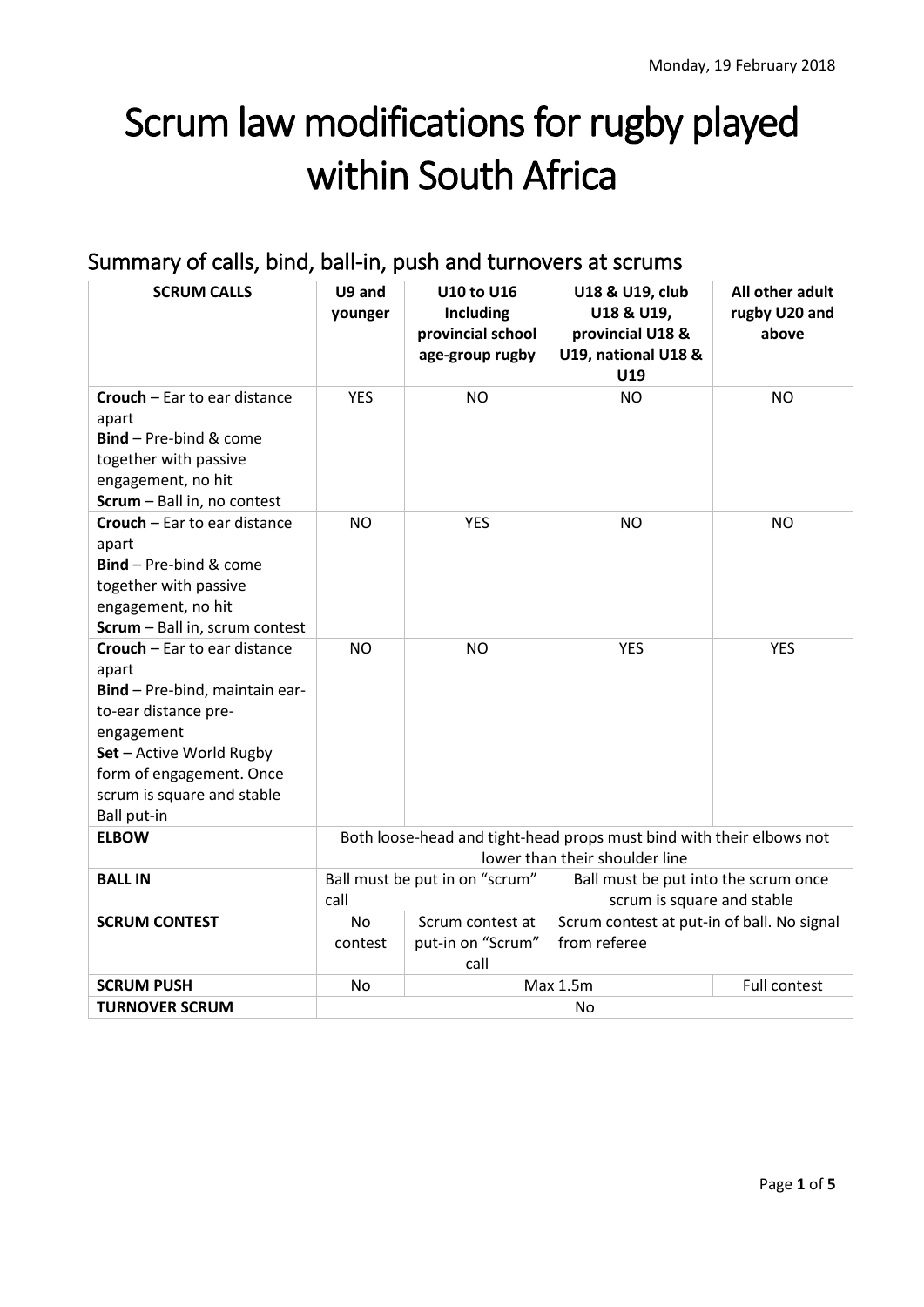## U9 and younger age groups

### **Applies to Mini‐rugby**

- Passive engagement or fold-over, with pre-scrum binding.
- For Mini‐rugby player age groups 5 years old turning 6, and 6 years old turning 7 during the year in question:
	- $\circ$  3-man uncontested scrums, purely to restart play, with a maximum of 10 players allowed per side.
- For Mini‐rugby player age groups 7 years old turning 8, and 8 years old turning 9, during the year in question:
	- o 5‐man uncontested scrums, purely to restart play, with a minimum of 12 players per side required for 5‐man scrums.

OR

 $\circ$  8-man uncontested scrums, purely to restart play, with a minimum of 15 players per side required for 8‐man scrums.

### **Scrum calls**

- **Crouch** (align ear‐to‐ear, and get into spine‐in‐line and parallel position)
- **Bind** (come together and pre-bind, with passive engagement, no hit)
- **Scrum** (ball in, uncontested)
	- o No hit allowed during engagement.
	- o No scrum contest allowed.
	- o Hooker must hook the ball.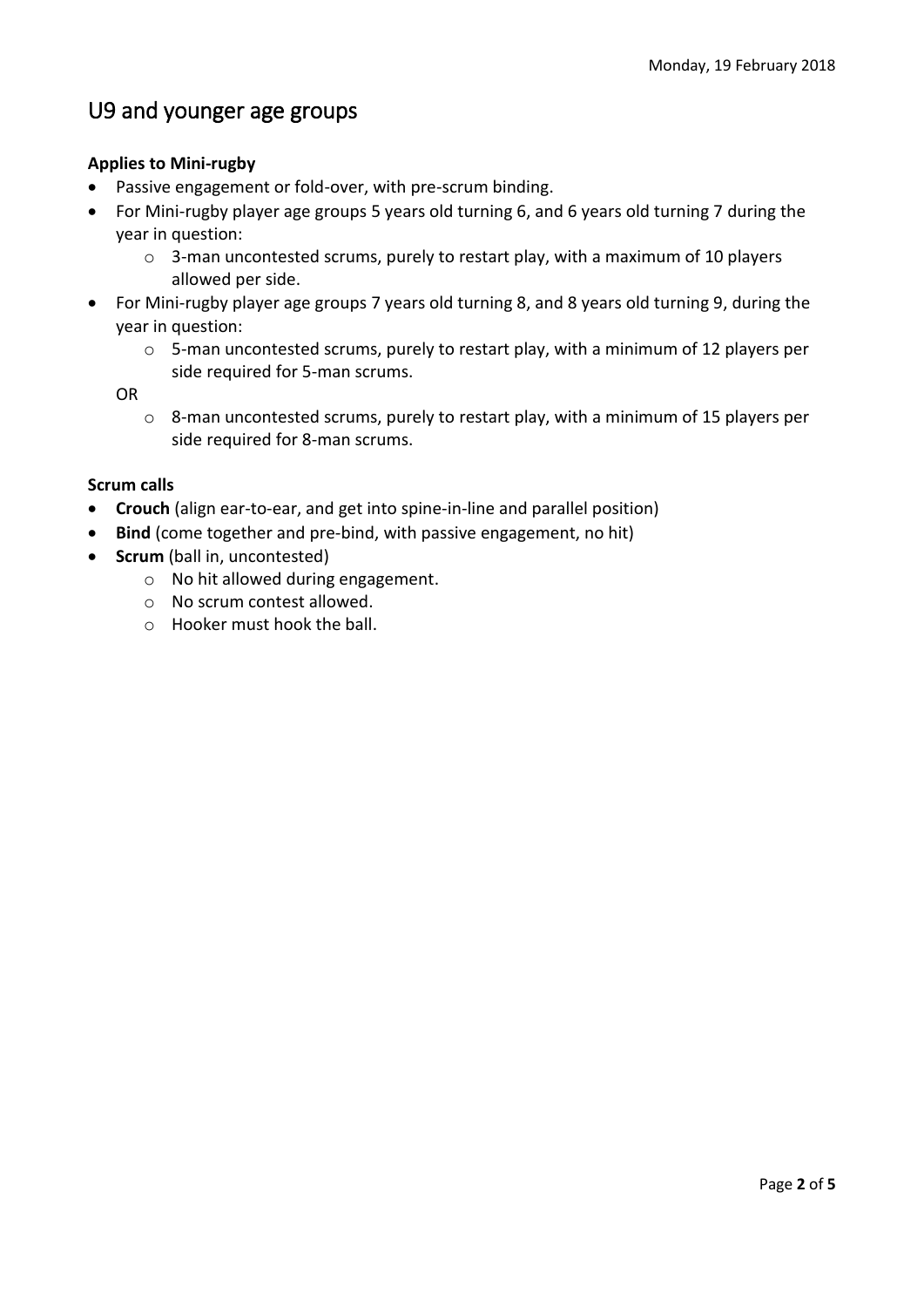## U10 to U16 age groups

### **Includes provincial school age-group rugby**

### **Applies to Mini-rugby and normal rugby**

- Full scrum formation first introduction to competitive scrumming.
- Passive engagement or fold-over, with pre-scrum binding.
- Uncontested scrums as a result of sending off, temporary suspension or injury must be played with eight players per side.

### **Scrum calls**

- **Crouch** (align ear-to-ear, and get into spine-in-line and parallel position)
- **Bind** (come together and pre-bind, with passive engagement, no hit)
- **Scrum** (ball in and contest begins)
	- o No hit allowed during engagement.
	- o Full scrumming contest at put‐in.
	- o One‐and‐a‐half (1½) metre push allowed, thereafter no more contest.

### **Post engagement**

- Enforce Under 19 Variations.
- No wheeling, a team must not intentionally wheel a scrum.
	- o If the wheel reaches more than 45˚, the referee must stop play.
	- o If the wheel is unintentional, the referee orders another scrum at the place where the scrum is stopped.
	- o No turnover possession when the scrum wheels through 45°.
- Both loose-head and tight-head props must bind with their elbows not lower than their shoulder line.

### **Management**

 Should there be a mismatch, inadequacy or unsuitability of either of the forward packs, then uncontested scrums should be called for by the referee.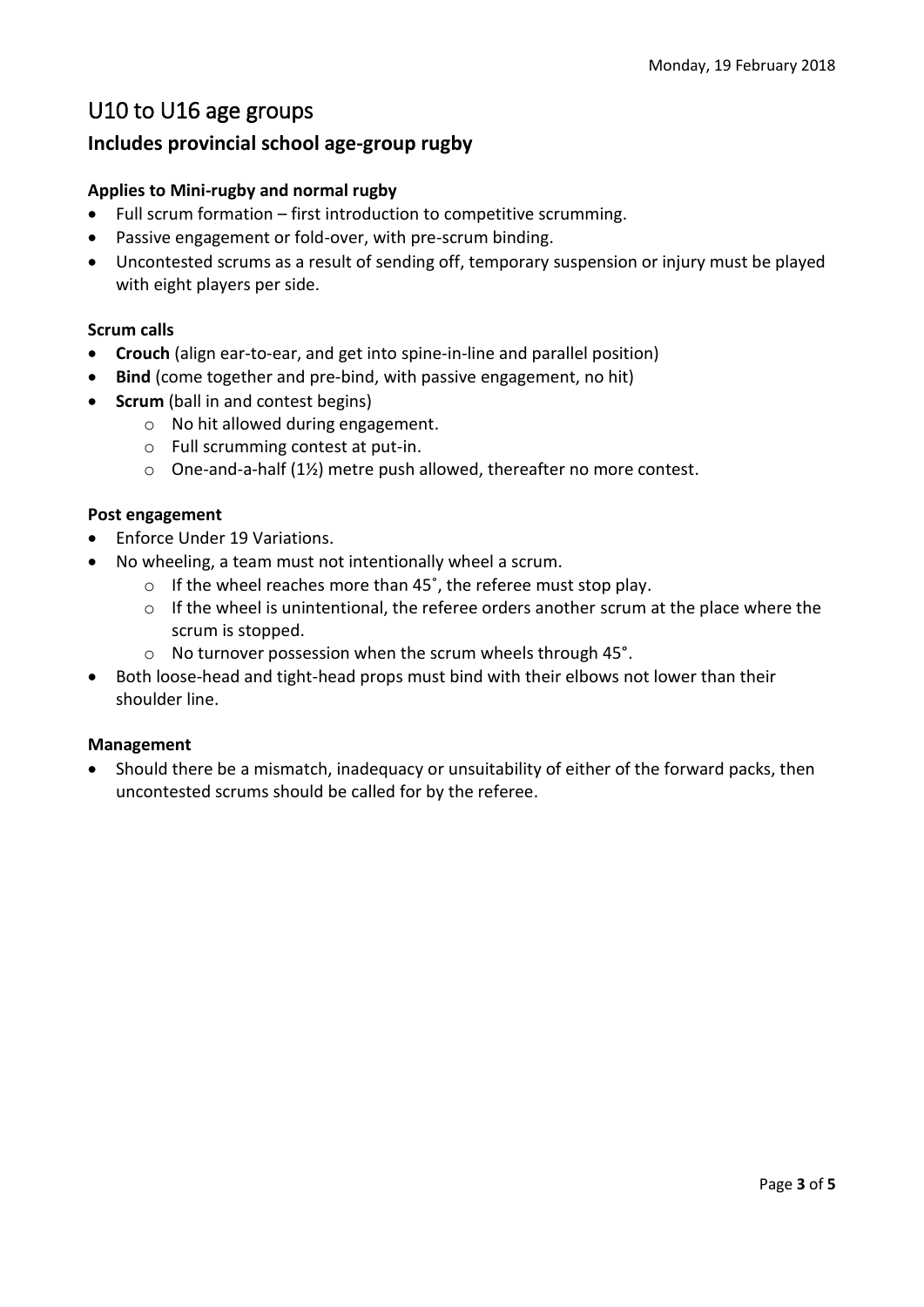# U/18 & U/19, club U/18 & U/19, provincial U/18 & U/19 and national U/18 & U/19

### **Normal rugby laws with scrum law modifications**

- Full scrum formation.
- Active Engagement, with pre‐scrum binding and a **reduced** hit allowed on engagement.
- Uncontested scrums as a result of sending off, temporary suspension or injury must be played with eight players per side.

### **Scrum calls**

- **Crouch** (align ear-to-ear, and get into spine-in-line and parallel position)
- **Bind** (Take the bind firmly on opposite front row, but do not fully come together yet, keep the ear-to-ear distance, bar up and prepare)
- **Set** (Maintain, and secure the bind and actively engage)
	- $\circ$  Ball to be put in once the scrum is square and stationary no indication from the referee.
	- o Full scrumming contest at put‐in.
	- o One‐and‐a‐half (1½) metre push allowed, thereafter no more contest.

### **Post engagement**

- Enforce Under 19 Variations.
- No wheeling a team must not intentionally wheel a scrum.
	- o If the wheel reaches more than 45˚, the referee must stop play.
	- $\circ$  If the wheel is unintentional, the referee orders another scrum at the place where the scrum is stopped.
	- o No turnover possession when the scrum wheels through 45°
- Both loose-head and tight-head props must bind with their elbows not lower than their shoulder line.

### **Management**

- Should there be a mismatch, inadequacy or unsuitability of either of the forward packs, then the current World Rugby laws prevail in correctly managing the situation.
- Failing that, uncontested scrums should be called for by the referee.